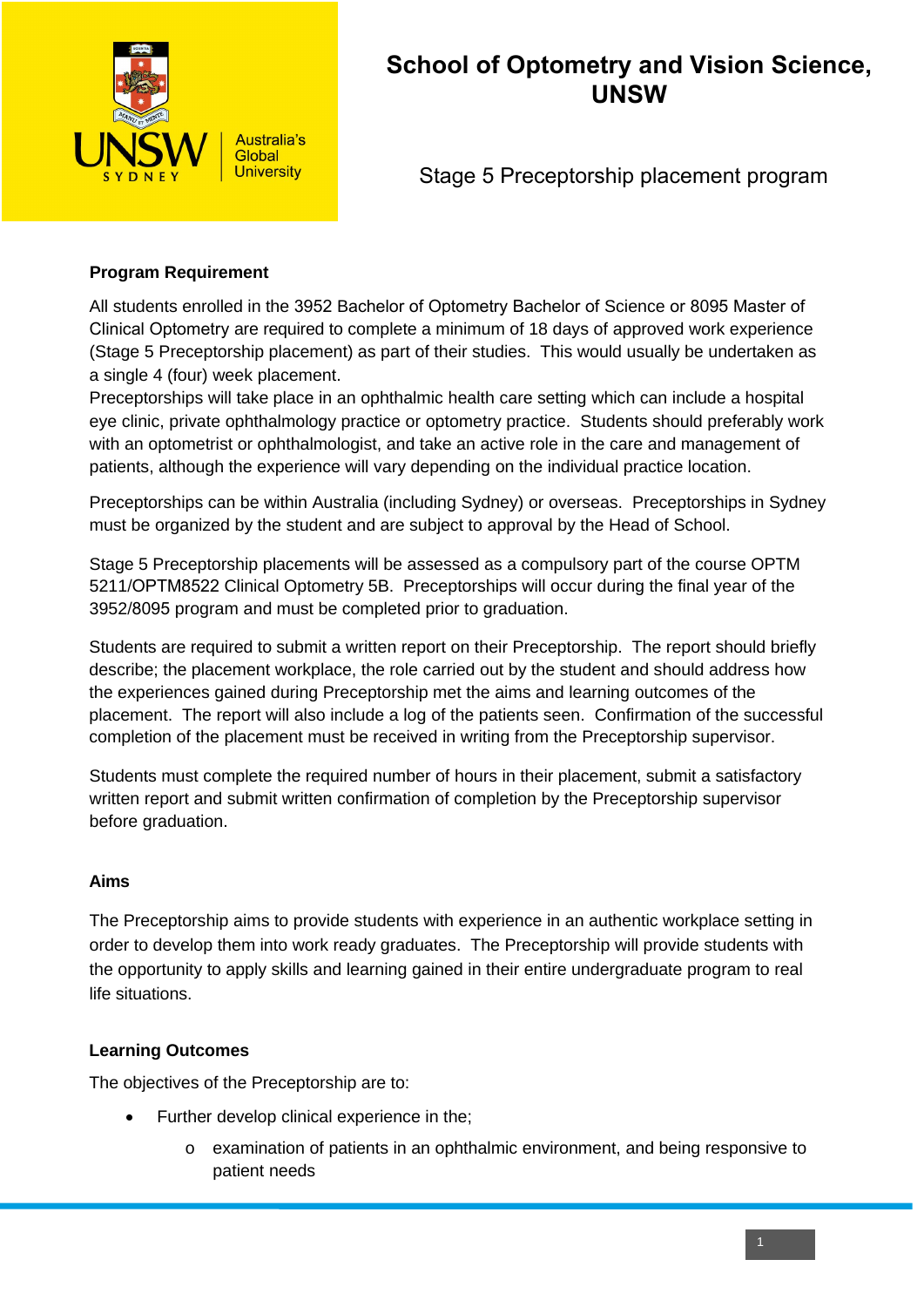- o the differential diagnosis and management of ocular conditions and diseases
- o the dispensing of optical appliances
- o the fitting, delivery and aftercare of contact lenses
- Understand the role of optometrists and optometry in an ophthalmic health care system and the relationship between health care providers
- Develop skills required for all stages of direct patient contact from booking appointments through to provision of care and develop an appreciation of the requirements of practice management.
- Appreciate the role of good communication and interpersonal skills in an ophthalmic health care setting

## **Graduate Attributes developed by the Preceptorship placement**

- *Research, inquiry and analytical thinking abilities.* Preceptorship will further develop student's critical analysis and problem solving ability through involvement in aspects of ophthalmic care including the differential diagnosis and management of disease within an authentic clinical setting.
- *Capability and motivation for intellectual development.* When possible*, s*tudents will be expected to competently undertake management of patients while under supervision. Management will include the ability to design, and implement examinations based on presenting symptoms, differentially diagnose ocular conditions, design treatment strategies, and monitor management programs according to current best practice and legislative requirements. Development in these areas will be through feedback from patients, supervisors and self-reflection.
- *Ethical, social and professional understanding.* Preceptorships will encourage reflection on the professional, legal, social and ethical implications of ophthalmic care, including disease management and planning and execution of shared care arrangements. Interactions with other health care providers will enable students to reflect on these areas within a work environment.
- *Communication.* Preceptorships will require students to participate in, and to discuss, all aspects of patient care. This will encourage reflection on written and verbal communication both with the patient and with other health care providers. The written report will encourage succinct communication of important aspects of the Preceptorship placement.
- *Teamwork, collaborative and management skills.* Preceptorships will reinforce the role of optometrists as a provider within the health care system. The placement will also allow for students to consider the best practice interactions with other providers, the role of shared care, the importance of referral, and clear communication arrangements.
- *Information literacy.* Preceptorships require the implementation of the best evidence available in the literature on patient care including disease diagnosis and management of those ocular conditions amenable to optometric management and co-management.

## **Relationship to the program**

The Preceptorship will require integration of the knowledge and skills developed over the entire Optometry and Vision Science program. Skills developed through the Preceptorship will enhance the learning in clinical courses taken concurrently.